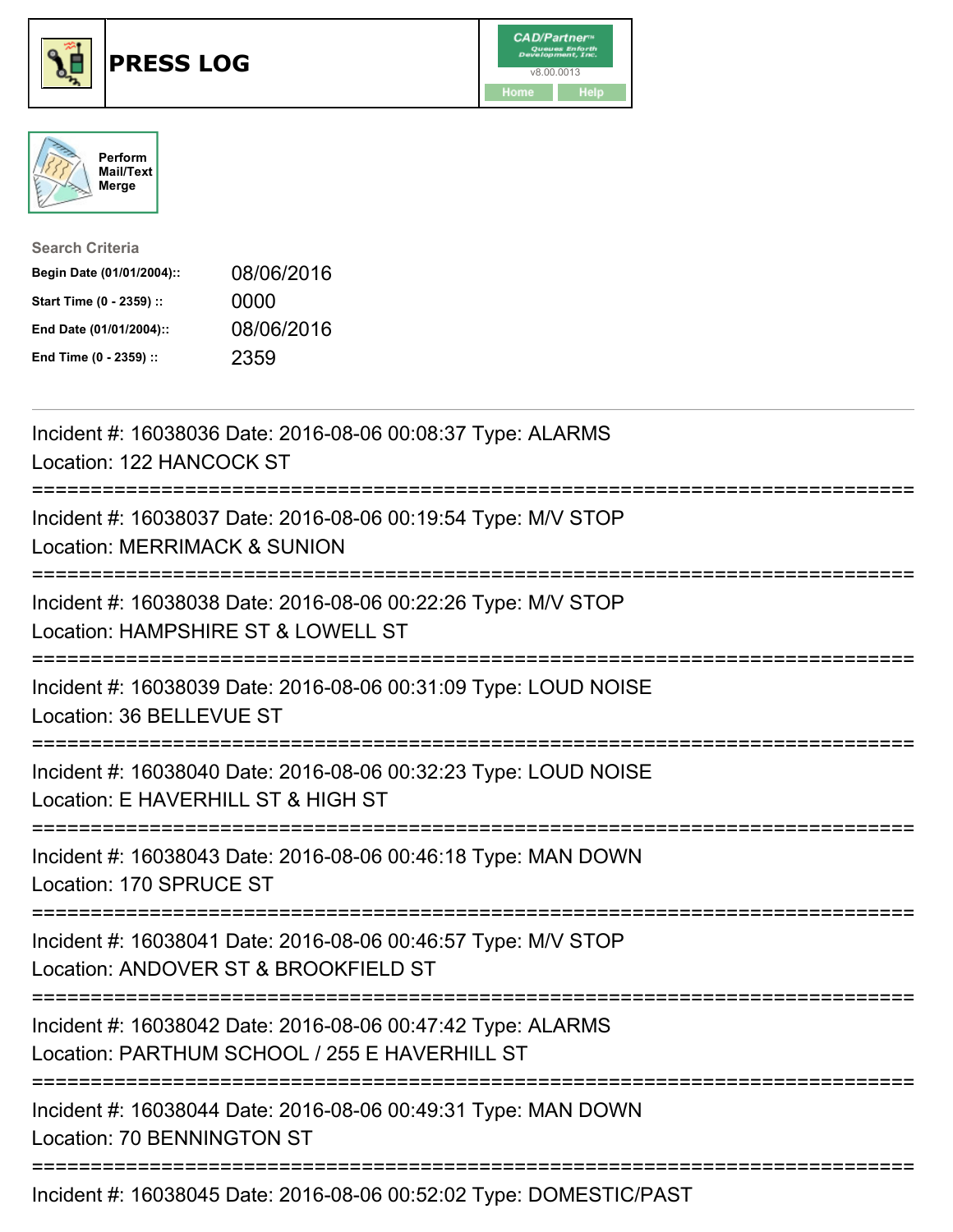| Location: LGH / 1 GENERAL ST                                                                                                                           |
|--------------------------------------------------------------------------------------------------------------------------------------------------------|
| Incident #: 16038046 Date: 2016-08-06 00:53:50 Type: LOUD NOISE<br><b>Location: 11 SARGENT ST</b>                                                      |
| Incident #: 16038047 Date: 2016-08-06 01:07:15 Type: NOISE ORD<br>Location: 91 TRENTON ST FL 1                                                         |
| Incident #: 16038048 Date: 2016-08-06 01:11:09 Type: VIO 209A<br>Location: 15 BARNARD RD                                                               |
| Incident #: 16038049 Date: 2016-08-06 01:32:54 Type: NOISE ORD<br>Location: 114A MARSTON ST                                                            |
| Incident #: 16038050 Date: 2016-08-06 01:33:26 Type: NOISE ORD<br><b>Location: STEARNS AV</b>                                                          |
| --------------------------------<br>Incident #: 16038051 Date: 2016-08-06 01:39:35 Type: ALARMS<br>Location: MORALES RESD. / 47 PEARL ST #1            |
| Incident #: 16038052 Date: 2016-08-06 01:48:12 Type: NOISE ORD<br>Location: 312 WATER ST                                                               |
| Incident #: 16038053 Date: 2016-08-06 01:55:05 Type: NEIGHBOR PROB<br>Location: 143 E HAVERHILL ST FL 1                                                |
| Incident #: 16038054 Date: 2016-08-06 02:00:01 Type: M/V STOP<br>Location: PARKER ST & SPRINGFIELD ST                                                  |
| Incident #: 16038055 Date: 2016-08-06 02:02:57 Type: DISORDERLY<br>Location: 17 BAILEY ST                                                              |
| Incident #: 16038056 Date: 2016-08-06 02:11:48 Type: M/V STOP<br>Location: 700 ESSEX ST                                                                |
| ------------------------------------<br>Incident #: 16038057 Date: 2016-08-06 02:17:06 Type: NOISE ORD<br>Location: TRIPOLI BAKERY INC / 106 COMMON ST |
| Incident #: 16038058 Date: 2016-08-06 02:18:47 Type: M/V STOP<br>Location: S BROADWAY & SALEM ST                                                       |
| $0.000050$ $D_{\text{obs}}$ , $0.040$ , $0.0000$ , $0.004$ , $0.00$ $\overline{T}$ , $\overline{m}_{\text{obs}}$ , $0.0000$ $\overline{D}$ , $0.07$    |

Incident #: 16038059 Date: 2016-08-06 02:21:09 Type: A&B PAST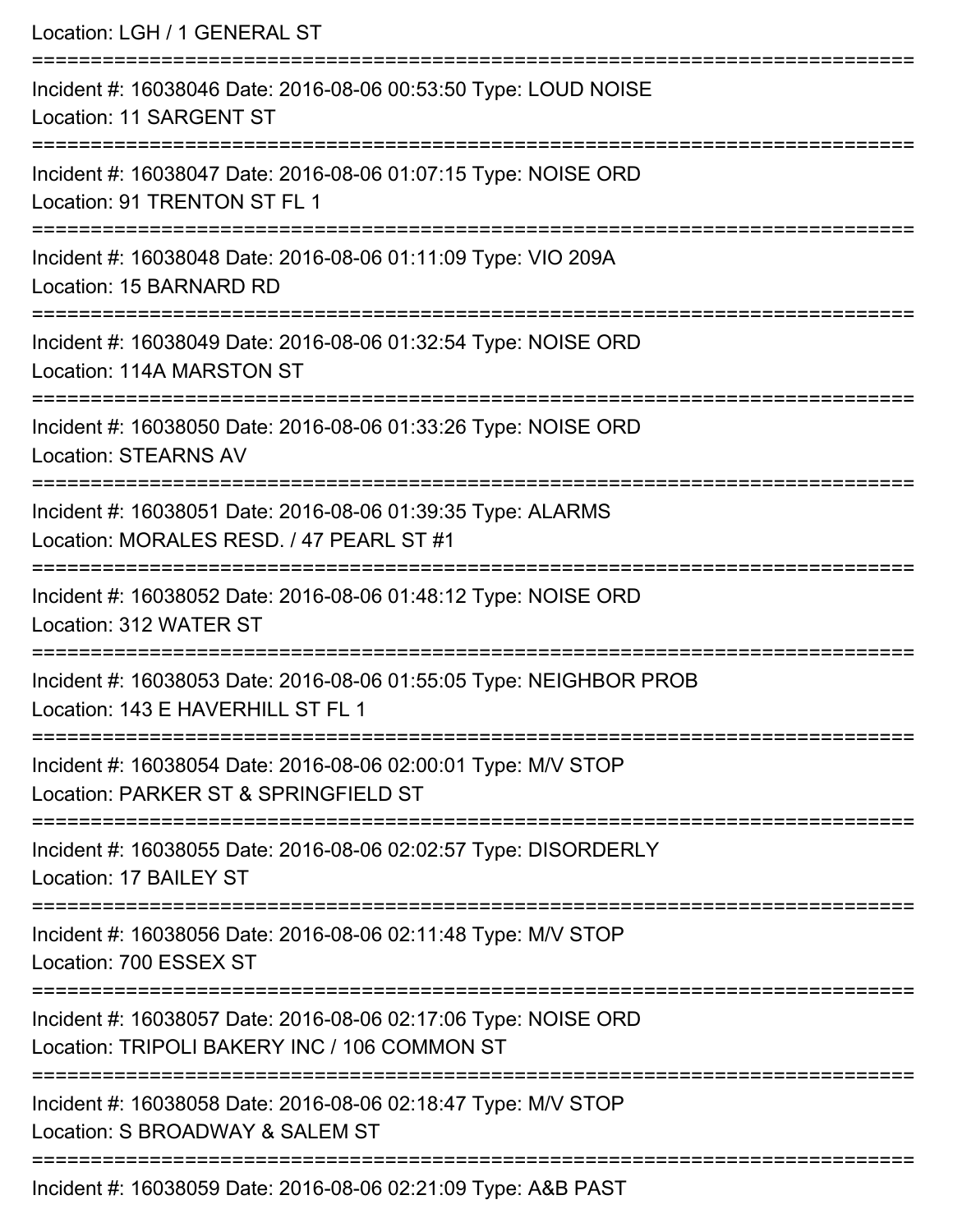| Incident #: 16038060 Date: 2016-08-06 02:33:00 Type: FIGHT<br>Location: 386 HAMPSHIRE ST                                              |
|---------------------------------------------------------------------------------------------------------------------------------------|
| Incident #: 16038061 Date: 2016-08-06 02:33:47 Type: NOISE ORD<br>Location: 132 MARGIN ST                                             |
| Incident #: 16038062 Date: 2016-08-06 02:44:44 Type: CARJACKING<br>Location: 65 WILLOW ST                                             |
| Incident #: 16038063 Date: 2016-08-06 02:53:28 Type: TRESPASSING<br>Location: STATE POOL                                              |
| Incident #: 16038064 Date: 2016-08-06 02:56:25 Type: DISTURBANCE<br>Location: SAM'S FOOD STORE / 389 BROADWAY<br>==================== |
| Incident #: 16038065 Date: 2016-08-06 02:57:39 Type: MV/BLOCKING<br>Location: 177 BAILEY ST                                           |
| Incident #: 16038066 Date: 2016-08-06 03:08:57 Type: SHOTS FIRED<br><b>Location: 18 FLORENCE ST</b>                                   |
| Incident #: 16038067 Date: 2016-08-06 03:12:04 Type: GUN CALL<br>Location: 161 PARK ST FL 1                                           |
| Incident #: 16038068 Date: 2016-08-06 03:26:06 Type: INVESTIGATION<br>Location: 1 GENERAL ST                                          |
| Incident #: 16038069 Date: 2016-08-06 03:30:38 Type: M/V STOP<br>Location: HAVERHILL ST & LAWRENCE ST                                 |
| Incident #: 16038070 Date: 2016-08-06 03:31:42 Type: DISORDERLY<br>Location: 187 BROADWAY                                             |
| Incident #: 16038071 Date: 2016-08-06 03:33:22 Type: FIGHT<br>Location: 93 TRENTON ST                                                 |
| Incident #: 16038072 Date: 2016-08-06 03:41:56 Type: SUS PERS/MV<br>Location: 11 WILLOW ST                                            |
| Incident #: 16038073 Date: 2016-08-06 03:43:12 Type: HOME INVASION                                                                    |

 $L = L/L$ . 144 FARNHAM ST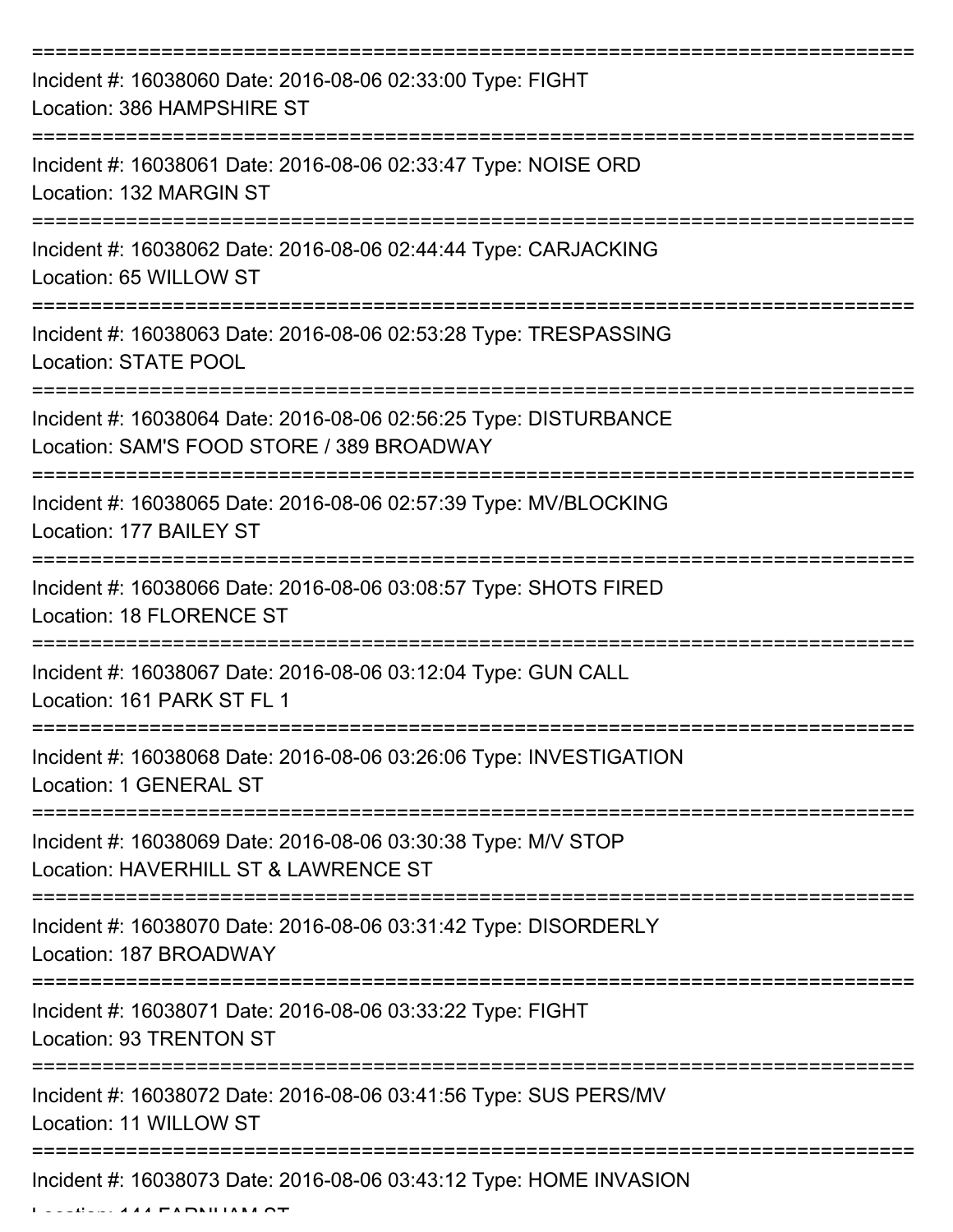| Incident #: 16038074 Date: 2016-08-06 03:45:44 Type: M/V STOP<br>Location: LAWRENCE ST & STEARNS AV           |
|---------------------------------------------------------------------------------------------------------------|
| Incident #: 16038075 Date: 2016-08-06 03:51:26 Type: DISORDERLY<br>Location: 2 FLORENCE CT                    |
| Incident #: 16038076 Date: 2016-08-06 04:03:36 Type: SHOTS FIRED<br>Location: 1 THORNTON AV FL 2              |
| Incident #: 16038077 Date: 2016-08-06 04:20:31 Type: SHOTS FIRED<br>Location: 32 PEARL ST                     |
| Incident #: 16038078 Date: 2016-08-06 04:26:48 Type: A&B D/W PAST<br>Location: 1 GENERAL ST                   |
| Incident #: 16038079 Date: 2016-08-06 04:37:55 Type: SHOTS FIRED<br>Location: 252 WATER ST                    |
| Incident #: 16038080 Date: 2016-08-06 05:30:14 Type: NOISE ORD<br>Location: 16 PORTLAND ST FL 3               |
| Incident #: 16038081 Date: 2016-08-06 05:52:19 Type: M/V STOP<br>Location: JACKSON LUMBER CO. / 215 MARKET ST |
| Incident #: 16038082 Date: 2016-08-06 05:52:34 Type: ALARMS<br>Location: PARTHUM SCHOOL / 255 E HAVERHILL ST  |
| Incident #: 16038083 Date: 2016-08-06 06:21:09 Type: THREATS<br>Location: LAUNDRY CAPITAL / 351 BROADWAY      |
| Incident #: 16038084 Date: 2016-08-06 06:52:45 Type: NOISE ORD<br>Location: 318 LAWRENCE ST FL 3              |
| Incident #: 16038085 Date: 2016-08-06 07:16:05 Type: WARRANT SERVE<br>Location: 27 BROOK ST                   |
| Incident #: 16038086 Date: 2016-08-06 07:17:15 Type: PARK & WALK<br>Location: 0 BROADWAY                      |
| Incident #: 16038087 Date: 2016-08-06 07:50:48 Type: ALARMS                                                   |

Location: ST DATDICKS SCHOOL / 101 DADKED ST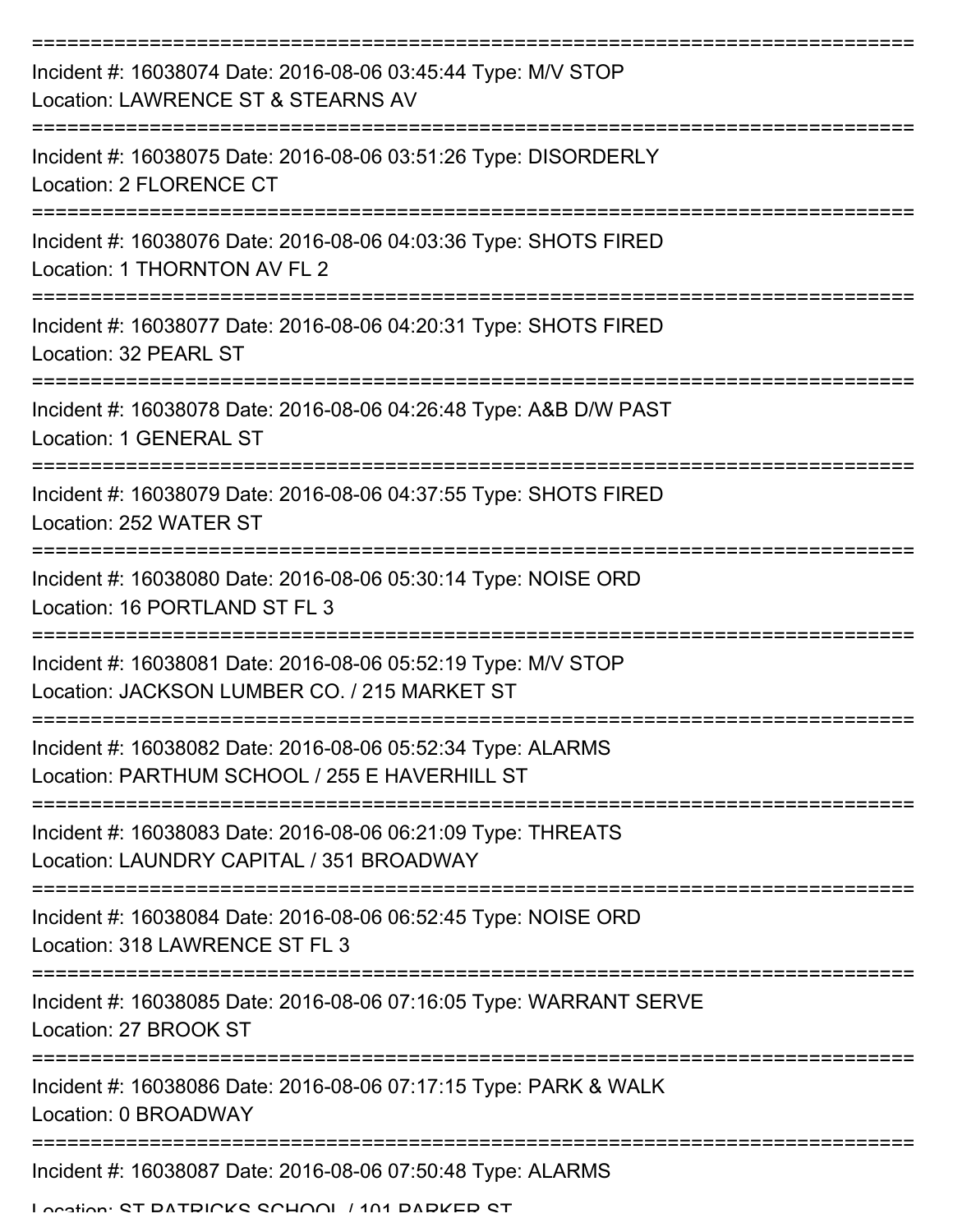| Incident #: 16038088 Date: 2016-08-06 08:43:08 Type: ALARMS<br>Location: TOROSSIAN RESD. / 7 LORENZO RD                               |
|---------------------------------------------------------------------------------------------------------------------------------------|
| Incident #: 16038089 Date: 2016-08-06 09:09:23 Type: PARK & WALK<br>Location: BRADFORD ST & BROADWAY                                  |
| Incident #: 16038090 Date: 2016-08-06 09:27:14 Type: DOMESTIC/PROG<br>Location: 73 BUTLER ST                                          |
| Incident #: 16038091 Date: 2016-08-06 09:32:15 Type: DISORDERLY<br>Location: 166 PARKER ST                                            |
| Incident #: 16038092 Date: 2016-08-06 09:45:11 Type: UNWANTEDGUEST<br>Location: DENNYS / 160 WINTHROP AV                              |
| Incident #: 16038094 Date: 2016-08-06 09:45:51 Type: 911 HANG UP<br>Location: 157 FOSTER ST #3                                        |
| Incident #: 16038093 Date: 2016-08-06 09:47:01 Type: BUILDING CHK<br>Location: 335-337 LOWELL ST                                      |
| Incident #: 16038095 Date: 2016-08-06 10:00:47 Type: CLOSE STREET<br><b>Location: LEXINGTON ST</b>                                    |
| Incident #: 16038096 Date: 2016-08-06 10:01:18 Type: LARCENY/PAST<br>Location: 12 BURKE ST #D<br>----------------                     |
| Incident #: 16038097 Date: 2016-08-06 10:17:22 Type: PARK & WALK<br>Location: MARKET ST & S UNION ST                                  |
| Incident #: 16038098 Date: 2016-08-06 10:18:35 Type: MEDIC SUPPORT<br>Location: 95 PARK ST #2                                         |
| ;================================<br>Incident #: 16038099 Date: 2016-08-06 10:45:35 Type: NOTIFICATION<br>Location: 65 WILLOW ST #2ND |
| Incident #: 16038100 Date: 2016-08-06 11:01:45 Type: AUTO ACC/PI<br>Location: AMESBURY ST & HAVERHILL ST                              |
| ---------------------------------<br>Incident #: 16038102 Date: 2016-08-06 11:13:38 Type: STOL/MV/PAS                                 |

Location: 65 WILLOW ST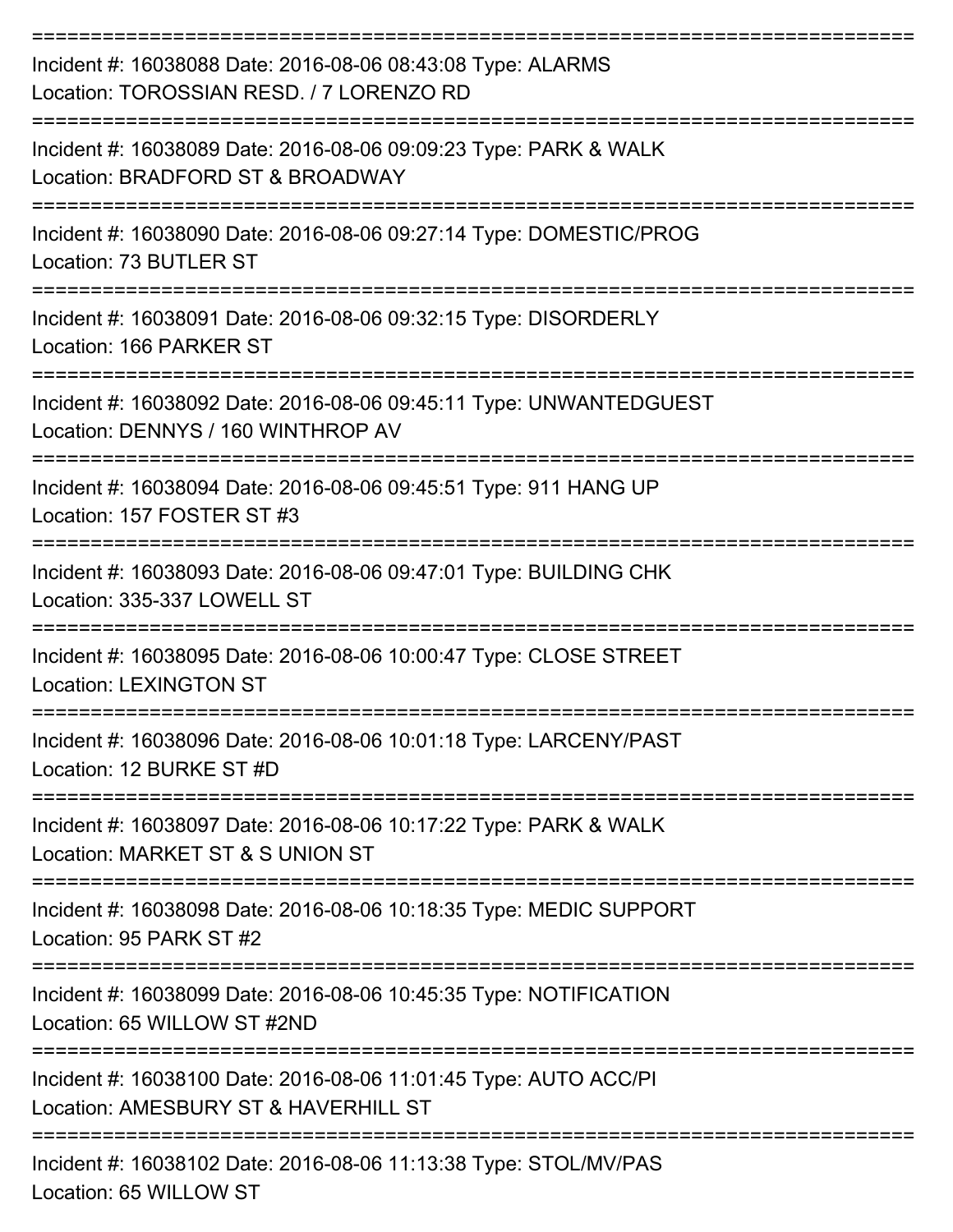| Incident #: 16038101 Date: 2016-08-06 11:14:20 Type: NOISE ORD<br>Location: NESMITH ST & RIVERSIDE DR                           |
|---------------------------------------------------------------------------------------------------------------------------------|
| Incident #: 16038104 Date: 2016-08-06 11:33:57 Type: BUILDING CHK<br>Location: 377 LOWELL ST                                    |
| Incident #: 16038103 Date: 2016-08-06 11:34:22 Type: AUTO ACC/NO PI<br>Location: 9 BROADWAY                                     |
| Incident #: 16038105 Date: 2016-08-06 11:48:26 Type: M/V STOP<br>Location: MARKET ST & S UNION ST                               |
| Incident #: 16038106 Date: 2016-08-06 11:59:28 Type: M/V STOP<br>Location: 100 ABBOTT ST                                        |
| Incident #: 16038108 Date: 2016-08-06 12:07:04 Type: TOW OF M/V<br>Location: LAWRENCE ST & LEBANON ST<br>====================== |
| Incident #: 16038107 Date: 2016-08-06 12:07:05 Type: KEEP PEACE<br>Location: 18 WINTHROP AV                                     |
| Incident #: 16038109 Date: 2016-08-06 12:26:45 Type: M/V STOP<br>Location: BROADWAY & TREMONT ST                                |
| Incident #: 16038110 Date: 2016-08-06 12:32:28 Type: 911 HANG UP<br>Location: 22 MAGNOLIA ST #1                                 |
| Incident #: 16038111 Date: 2016-08-06 12:36:12 Type: CK WELL BEING<br>Location: 10 BEACONSFIELD ST                              |
| Incident #: 16038112 Date: 2016-08-06 12:52:18 Type: M/V STOP<br>Location: CAMBRIDGE ST & S UNION ST                            |
| Incident #: 16038113 Date: 2016-08-06 12:54:27 Type: M/V STOP<br>Location: BROADWAY & LOWELL ST                                 |
| Incident #: 16038114 Date: 2016-08-06 12:55:23 Type: M/V STOP<br>Location: BRADFORD ST & HAMPSHIRE ST                           |
| Incident #: 16038116 Date: 2016-08-06 13:00:43 Type: MAL DAMAGE<br>Location: LYNN & S. UNION                                    |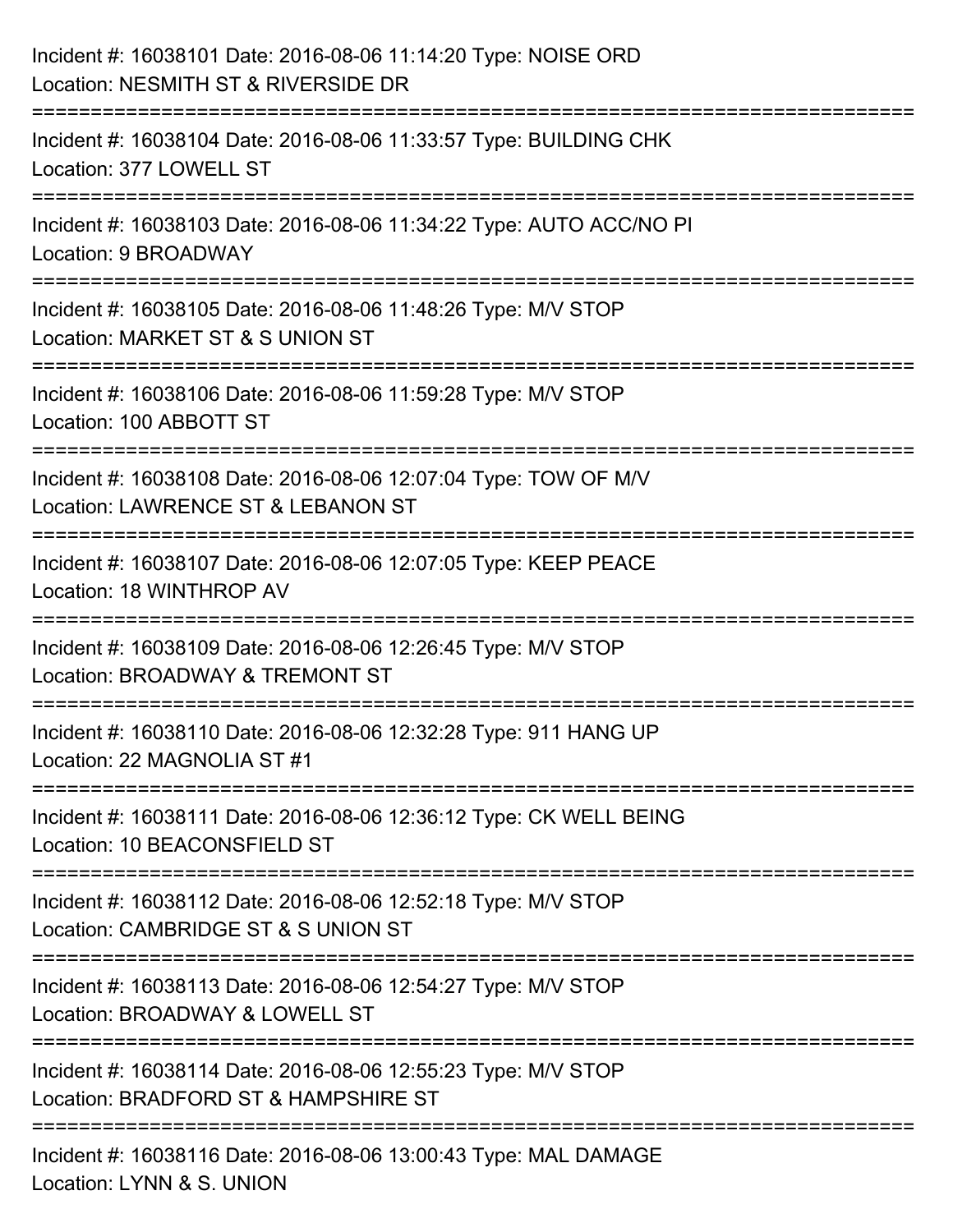| Incident #: 16038115 Date: 2016-08-06 13:01:54 Type: MEDIC SUPPORT<br>Location: 31 SUMMER ST #1                             |
|-----------------------------------------------------------------------------------------------------------------------------|
| Incident #: 16038117 Date: 2016-08-06 13:14:19 Type: M/V STOP<br>Location: CAMBRIDGE ST & WINTHROP AV                       |
| Incident #: 16038118 Date: 2016-08-06 13:22:39 Type: MEDIC SUPPORT<br>Location: 133 ESSEX ST                                |
| Incident #: 16038119 Date: 2016-08-06 13:34:32 Type: INVEST CONT<br>Location: 143 MYRTLE ST                                 |
| Incident #: 16038120 Date: 2016-08-06 13:40:22 Type: LOCKOUT<br>Location: 267 COLONIAL RD                                   |
| Incident #: 16038121 Date: 2016-08-06 13:42:25 Type: INVEST CONT<br>Location: 136 EXCHANGE ST                               |
| Incident #: 16038122 Date: 2016-08-06 13:52:03 Type: M/V STOP<br>Location: 32 LAWRENCE ST<br>==========                     |
| Incident #: 16038123 Date: 2016-08-06 13:52:17 Type: MAN DOWN<br>Location: 170 UNION ST                                     |
| Incident #: 16038124 Date: 2016-08-06 14:23:18 Type: MEDIC SUPPORT<br>Location: REGISTRY OF MOTOR VEHICLES / 73 WINTHROP AV |
| Incident #: 16038125 Date: 2016-08-06 14:41:17 Type: UNWANTEDGUEST<br>Location: 97 OAK ST #B                                |
| Incident #: 16038126 Date: 2016-08-06 15:00:27 Type: A&B PAST<br>Location: 65 DORCHESTER ST #2                              |
| Incident #: 16038127 Date: 2016-08-06 15:07:06 Type: THREATS<br>Location: 222 PARK ST                                       |
| Incident #: 16038128 Date: 2016-08-06 15:10:15 Type: STOL/MV/PAS<br>Location: PAISANO'S / 265 MERRIMACK ST                  |
| Incident #: 16038129 Date: 2016-08-06 15:43:09 Type: M/V STOP<br>Location: ROLLINS SCHOOL / 451 HOWARD ST                   |

===========================================================================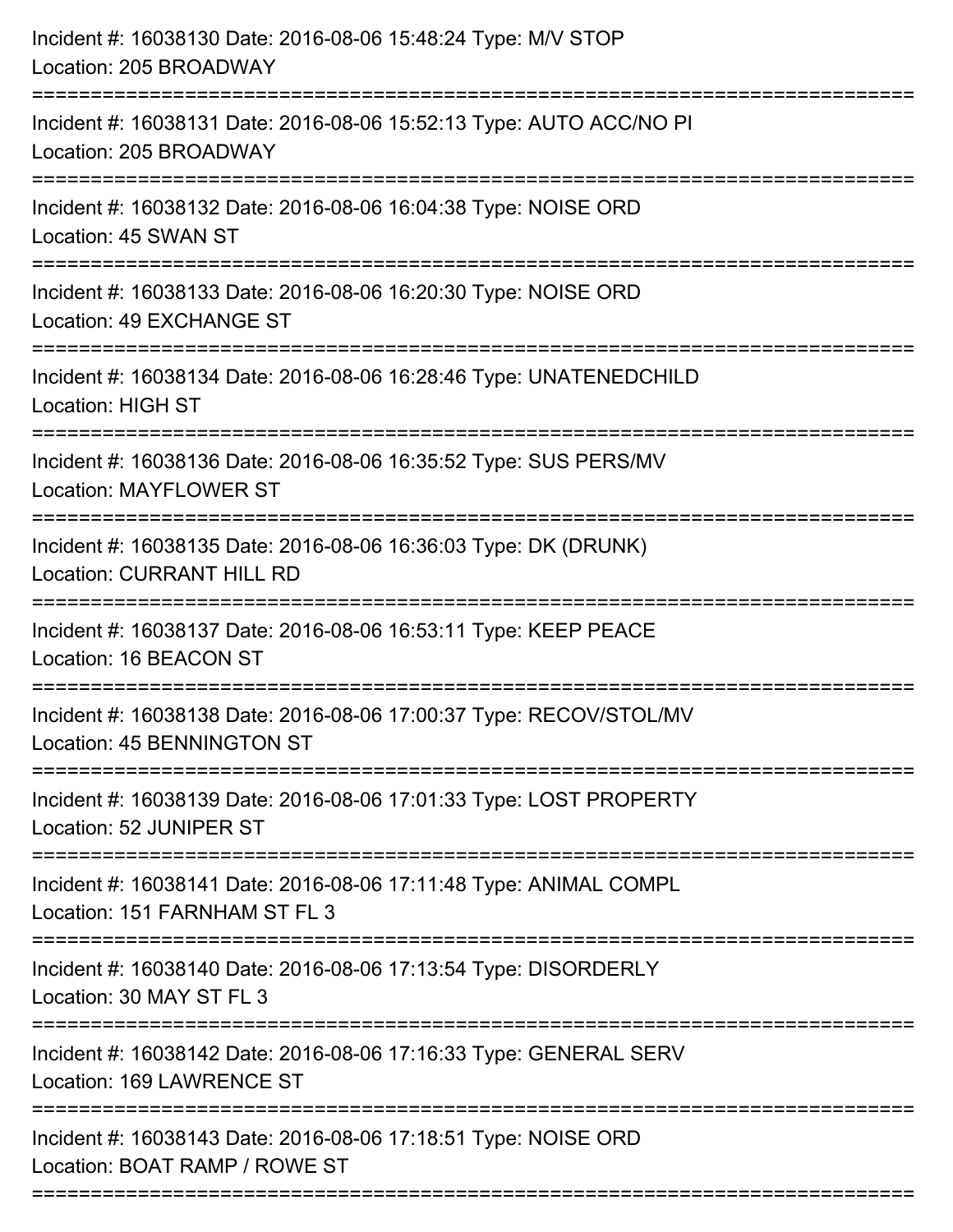Location: 2 SPRINGFIELD ST =========================================================================== Incident #: 16038145 Date: 2016-08-06 17:33:46 Type: NOISE ORD Location: 597 HAVERHILL ST =========================================================================== Incident #: 16038146 Date: 2016-08-06 17:40:26 Type: NOISE ORD Location: 89 OAK ST =========================================================================== Incident #: 16038147 Date: 2016-08-06 17:40:54 Type: NOISE ORD Location: NEWTON ST & SALEM ST =========================================================================== Incident #: 16038148 Date: 2016-08-06 17:41:27 Type: M/V STOP Location: 141 AMESBURY ST =========================================================================== Incident #: 16038149 Date: 2016-08-06 17:52:54 Type: M/V STOP Location: HAMPSHIRE ST & LOWELL ST =========================================================================== Incident #: 16038150 Date: 2016-08-06 17:53:06 Type: DISTURBANCE Location: 245 BROADWAY #16 =========================================================================== Incident #: 16038151 Date: 2016-08-06 18:04:29 Type: M/V STOP Location: HAVERHILL ST & WEST ST =========================================================================== Incident #: 16038152 Date: 2016-08-06 18:07:10 Type: MV/BLOCKING Location: 49 HILLSIDE AV =========================================================================== Incident #: 16038153 Date: 2016-08-06 18:09:48 Type: HIT & RUN M/V Location: 351 ESSEX ST =========================================================================== Incident #: 16038154 Date: 2016-08-06 18:23:08 Type: M/V STOP Location: BAILEY ST & PARKER ST =========================================================================== Incident #: 16038155 Date: 2016-08-06 18:27:58 Type: LARCENY/PROG Location: 86 KNOX ST =========================================================================== Incident #: 16038156 Date: 2016-08-06 18:30:18 Type: M/V STOP Location: CHESTNUT ST & JACKSON ST =========================================================================== Incident #: 16038157 Date: 2016-08-06 18:33:08 Type: M/V STOP Location: BROADWAY & LOWELL ST ===========================================================================

Incident #: 16038158 Date: 2016 08 06 18:40:49 Type: CK WELL BEING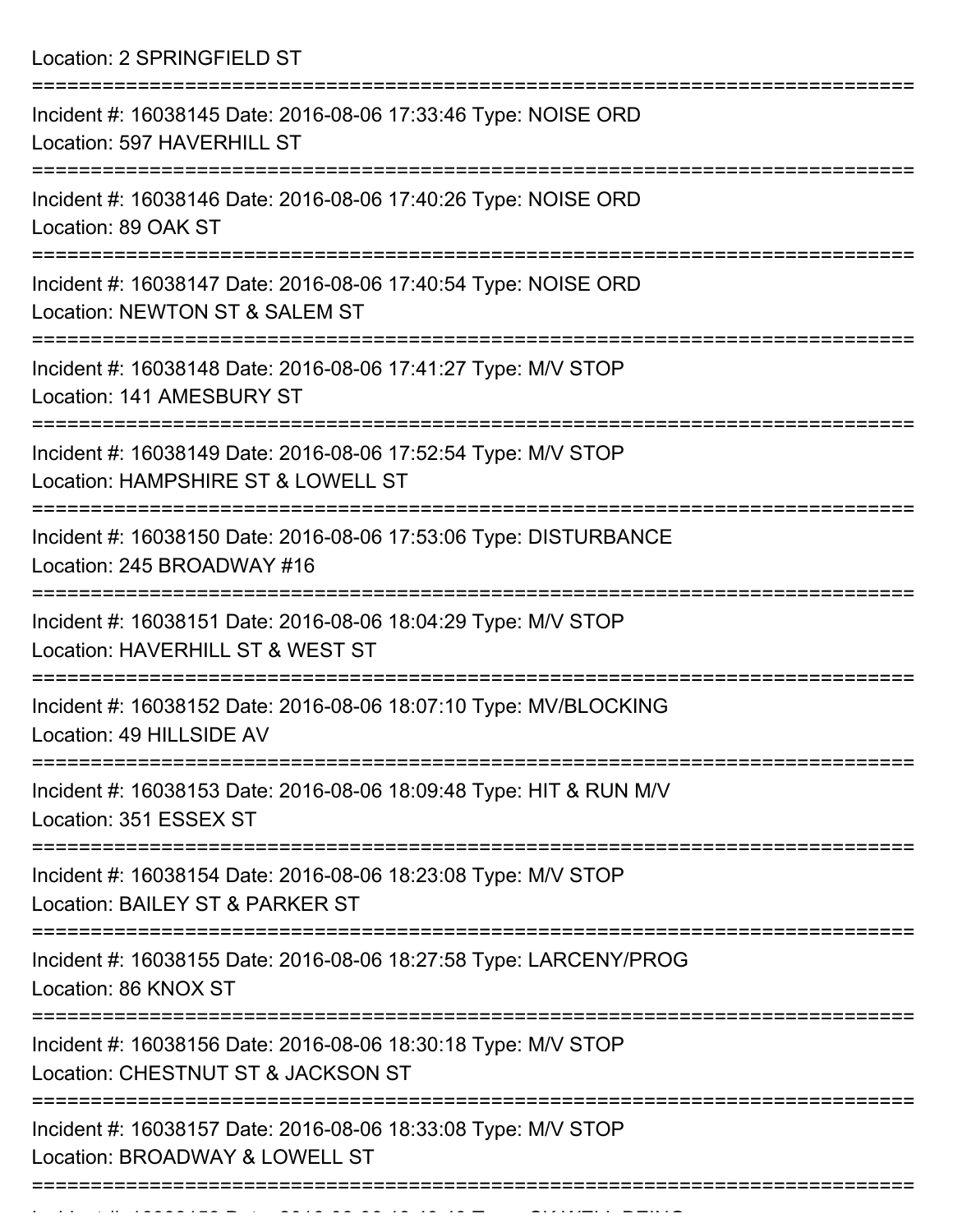Location: BROADWAY & MANCHESTER ST

| Incident #: 16038159 Date: 2016-08-06 18:40:52 Type: ALARMS<br>Location: CHRIS MELLO RESD. / 16 BROOKFIELD ST |
|---------------------------------------------------------------------------------------------------------------|
| Incident #: 16038160 Date: 2016-08-06 18:53:29 Type: DRUG OVERDOSE<br>Location: 29 SUMMER ST                  |
| Incident #: 16038161 Date: 2016-08-06 19:09:40 Type: AUTO ACC/UNK PI<br>Location: S BROADWAY & SHATTUCK ST    |
| Incident #: 16038162 Date: 2016-08-06 19:12:20 Type: M/V STOP<br>Location: MAPLE ST & WHITE ST                |
| Incident #: 16038163 Date: 2016-08-06 19:20:10 Type: MAL DAMAGE<br>Location: 29 KENDRICK ST                   |
| Incident #: 16038164 Date: 2016-08-06 19:24:20 Type: NOISE ORD<br>Location: 64 JEFFERSON ST                   |
| Incident #: 16038165 Date: 2016-08-06 19:51:59 Type: NOISE ORD<br>Location: 89 OAK ST                         |
| Incident #: 16038166 Date: 2016-08-06 19:53:19 Type: A&B D/W/ PROG<br>Location: 9 WINTHROP AV                 |
| Incident #: 16038167 Date: 2016-08-06 20:24:33 Type: DISTURBANCE<br>Location: 68 RAILROAD ST                  |
| Incident #: 16038168 Date: 2016-08-06 20:41:16 Type: NOISE ORD<br>Location: 19 DORCHESTER ST                  |
| Incident #: 16038169 Date: 2016-08-06 20:42:01 Type: UNKNOWN PROB<br>Location: 66 METHUEN ST                  |
| Incident #: 16038170 Date: 2016-08-06 20:43:28 Type: DISORDERLY<br>Location: 45 RAILROAD ST                   |
| Incident #: 16038171 Date: 2016-08-06 20:48:47 Type: NOISE ORD<br><b>Location: 46 MANCHESTER ST</b>           |
|                                                                                                               |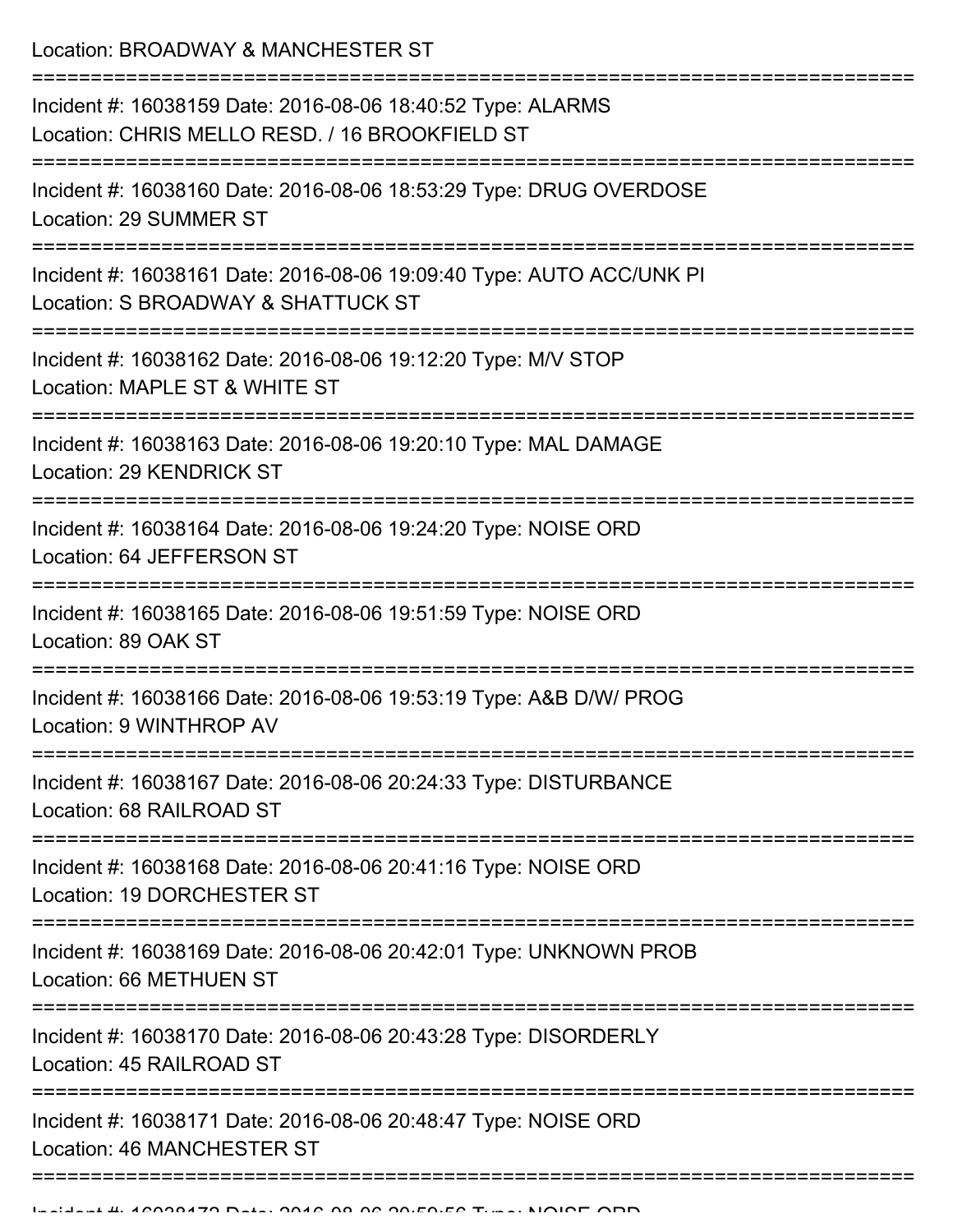Location: 34 HUDSON AV

| Incident #: 16038173 Date: 2016-08-06 21:00:21 Type: VIO CITY ORD<br>Location: ARLINGTON ST & EXCHANGE ST          |
|--------------------------------------------------------------------------------------------------------------------|
| Incident #: 16038174 Date: 2016-08-06 21:03:54 Type: NOISE ORD<br>Location: 26 NEWTON ST                           |
| Incident #: 16038175 Date: 2016-08-06 21:04:40 Type: NOISE ORD<br>Location: 161 ARLINGTON ST                       |
| Incident #: 16038176 Date: 2016-08-06 21:07:32 Type: NOISE ORD<br>Location: 5 WAYNE ST                             |
| Incident #: 16038177 Date: 2016-08-06 21:12:40 Type: NOISE ORD<br><b>Location: 11 BENNINGTON ST</b>                |
| Incident #: 16038178 Date: 2016-08-06 21:33:39 Type: SUS PERS/MV<br>Location: 609 HAVERHILL ST                     |
| Incident #: 16038179 Date: 2016-08-06 21:47:16 Type: NOISE ORD<br>Location: 50 KINGSTON ST                         |
| Incident #: 16038180 Date: 2016-08-06 21:47:49 Type: M/V STOP<br>Location: 89 CROSS ST                             |
| Incident #: 16038181 Date: 2016-08-06 21:55:55 Type: E911 HANGUP<br>Location: HIGGINS STATE POOL / 180 CRAWFORD ST |
| Incident #: 16038182 Date: 2016-08-06 21:57:22 Type: NOISE ORD<br>Location: 33 HAWTHORNE WAY                       |
| Incident #: 16038183 Date: 2016-08-06 22:01:42 Type: A&B PAST<br>Location: 279 PARK ST                             |
| Incident #: 16038184 Date: 2016-08-06 22:08:17 Type: NOISE ORD<br>Location: 196 BRUCE ST                           |
| Incident #: 16038185 Date: 2016-08-06 22:11:37 Type: NOISE ORD<br>Location: 45 DUCKETT AV                          |
| $I$ poident # $(16020106 \text{ Det})$ ; $2016.0006$ $20.22$ ; $20.005$                                            |

Incident #: 16038186 Date: 2016-08-06 22:22:00 Type: FIGHT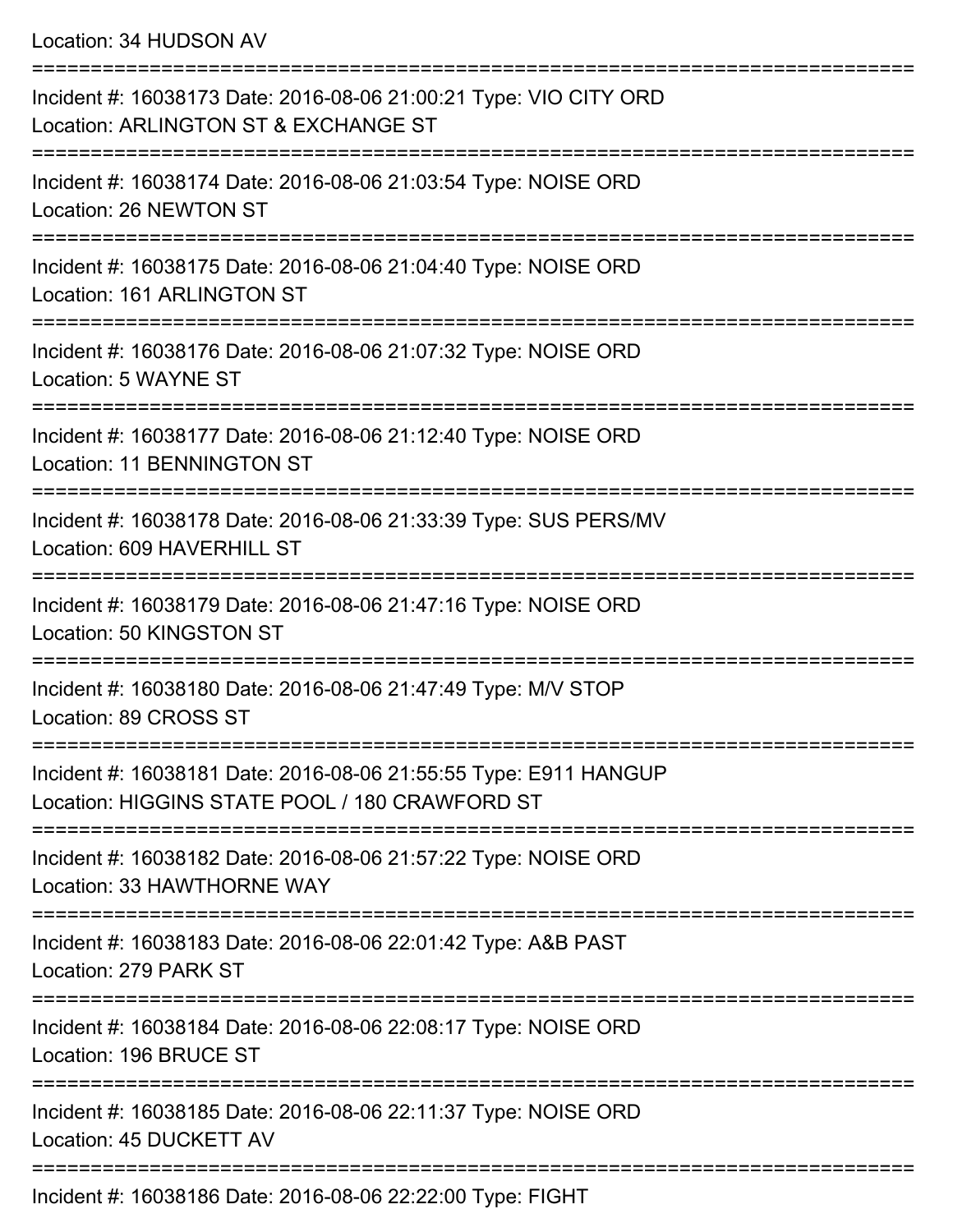| Incident #: 16038187 Date: 2016-08-06 22:23:07 Type: NOISE ORD<br>Location: 70 HIGH ST                                                         |
|------------------------------------------------------------------------------------------------------------------------------------------------|
| Incident #: 16038188 Date: 2016-08-06 22:31:07 Type: MEDIC SUPPORT<br>Location: 131 S UNION ST #4                                              |
| Incident #: 16038189 Date: 2016-08-06 22:31:23 Type: M/V STOP<br>Location: HAVERHILL ST & UNION ST<br>==============================           |
| Incident #: 16038190 Date: 2016-08-06 22:35:51 Type: M/V STOP<br>Location: ESSEX ST & NEWBURY ST                                               |
| Incident #: 16038191 Date: 2016-08-06 22:38:53 Type: NOISE ORD<br>Location: 44 SULLIVAN AV                                                     |
| =============<br>Incident #: 16038192 Date: 2016-08-06 22:45:11 Type: DISTURBANCE<br>Location: BROADWAY & MANCHESTER ST<br>------------------- |
| Incident #: 16038193 Date: 2016-08-06 22:50:32 Type: NOISE ORD<br>Location: 1 BEACON AV                                                        |
| Incident #: 16038194 Date: 2016-08-06 22:56:39 Type: NOISE ORD<br>Location: 17 CHELMSFORD ST                                                   |
| Incident #: 16038195 Date: 2016-08-06 23:01:50 Type: TRESPASSING<br>Location: CVS PHARMACY / 266 BROADWAY                                      |
| Incident #: 16038196 Date: 2016-08-06 23:03:40 Type: DISTURBANCE<br>Location: HEAVENLY DONUTS / 262 ESSEX ST                                   |
| Incident #: 16038197 Date: 2016-08-06 23:05:21 Type: NOISE ORD<br>Location: 9 EASTON ST FL 1 REAR                                              |
| Incident #: 16038198 Date: 2016-08-06 23:06:39 Type: NOISE ORD<br>Location: 87 GREENWOOD ST                                                    |
| Incident #: 16038199 Date: 2016-08-06 23:09:15 Type: M/V STOP<br>Location: ANDOVER ST & NEWTON ST                                              |
| Incident #: 16038200 Date: 2016-08-06 23:09:56 Type: NOISE ORD                                                                                 |